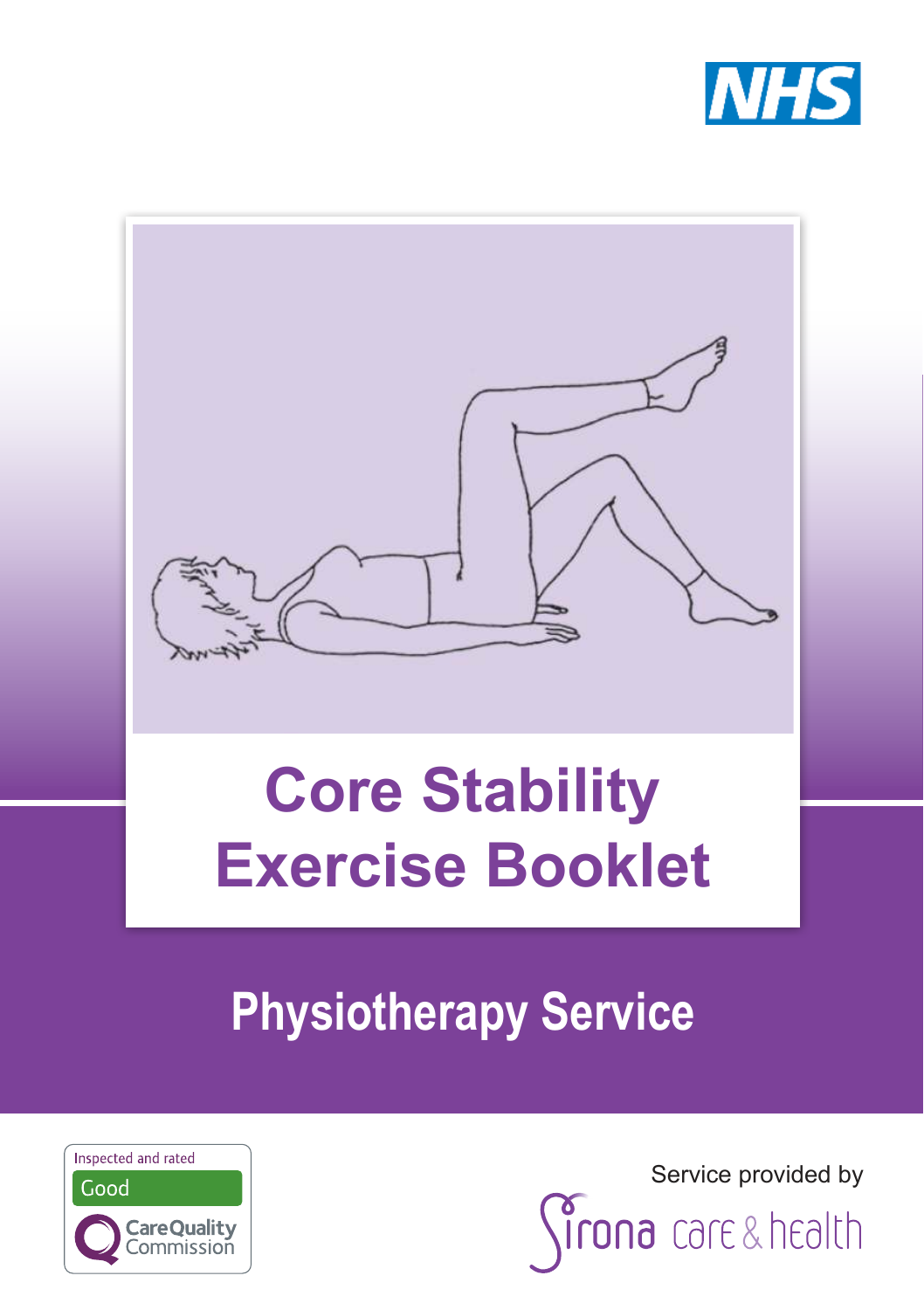# **Deep Abdominals**

# **1.1 Deep Abdominals – Setting**



Lie on back with knees bent up at a comfortable angle and feet flat on the ground. Find the neutral position for spine. You do this by flattening your back completely and then arching your back and finding the midpoint between the two. Place hands onto bony prominences at front of pelvis level with navel.

Breathe down into tummy. Breathe out and very gently draw navel towards spine. Feel the muscles under fingertips tighten. Keep spine neutral. Take 3 more normal breaths and then relax.

Repeat times.

#### **1.2 Deep Abdominals - Alternate leg fall outs**



Breathe in, breathe out, engage abdominals as in the setting, allow one leg to gently fall away from the midline. As soon as you feel any movement in the pelvis stop, breathe in, breathe out and return to starting position.

Repeat \_\_\_\_\_\_ times (alternate legs).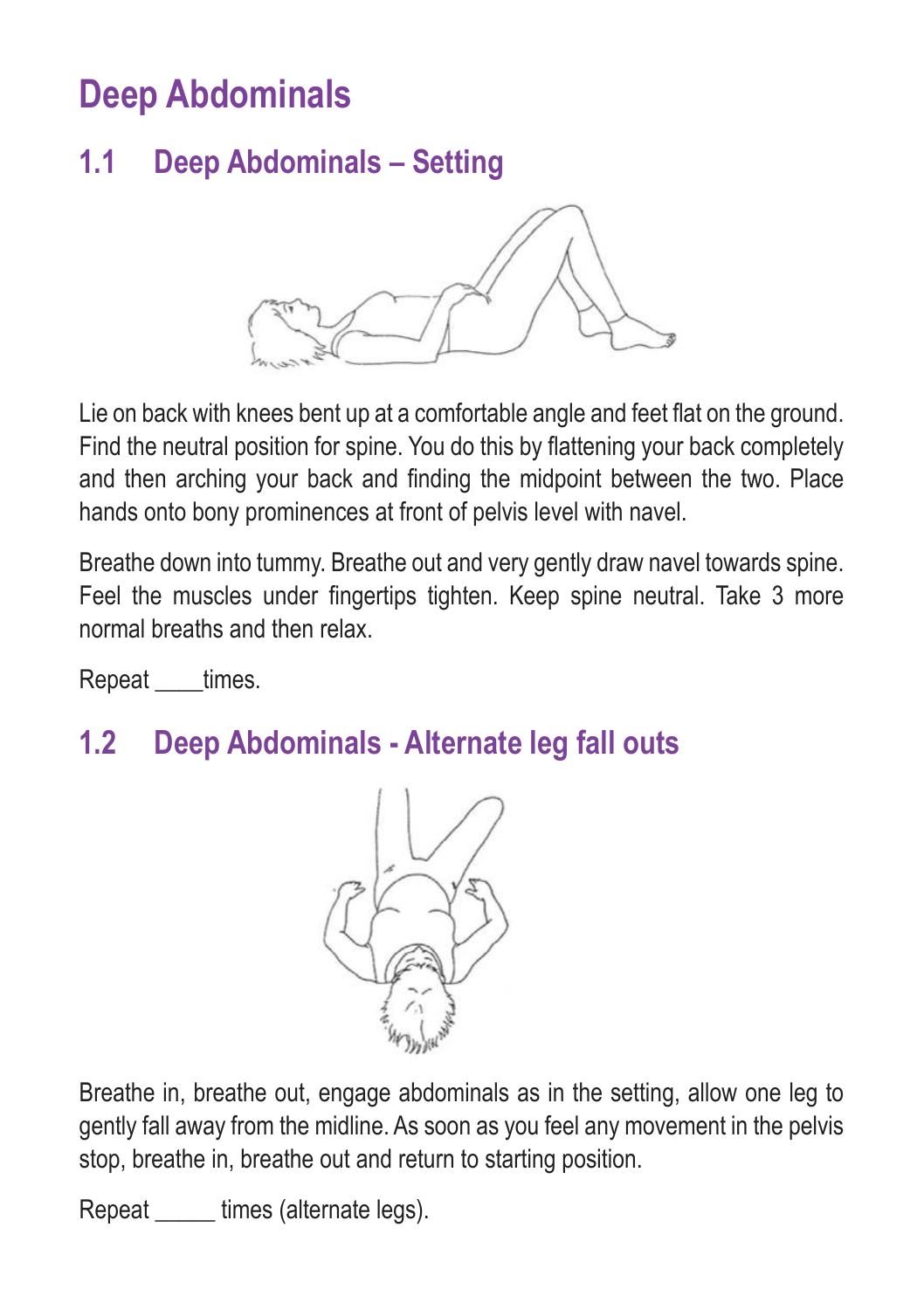# **1.3 Deep Abdominals - Alternate leg slides**



Breathe in, breathe out, engage abdominals and gently slide one heel away from you. Breathe in, breathe out and return to starting position. Keep pelvis stable throughout.

Repeat times (alternate legs).

#### **1.4 Deep Abdominals - Alternate bent leg lifts**



Breathe in, breathe out, engage abdominals and lift one leg so the hip and knee are at 90 degrees. Breathe in, breathe out and return to starting position. Keep pelvis stable throughout and relax abdominals between lifts.

Repeat times (alternate legs).

#### **1.5 Deep Abdominals - Reverse Sit-up**



Start in a sitting position with legs bent up and arms by your side. Slowly lower yourself back down as far as you can control and then come back up again to the start position. The aim is to be able to control this movement well and eventually lower all the way down. It is like a reverse sit-up.

Repeat times.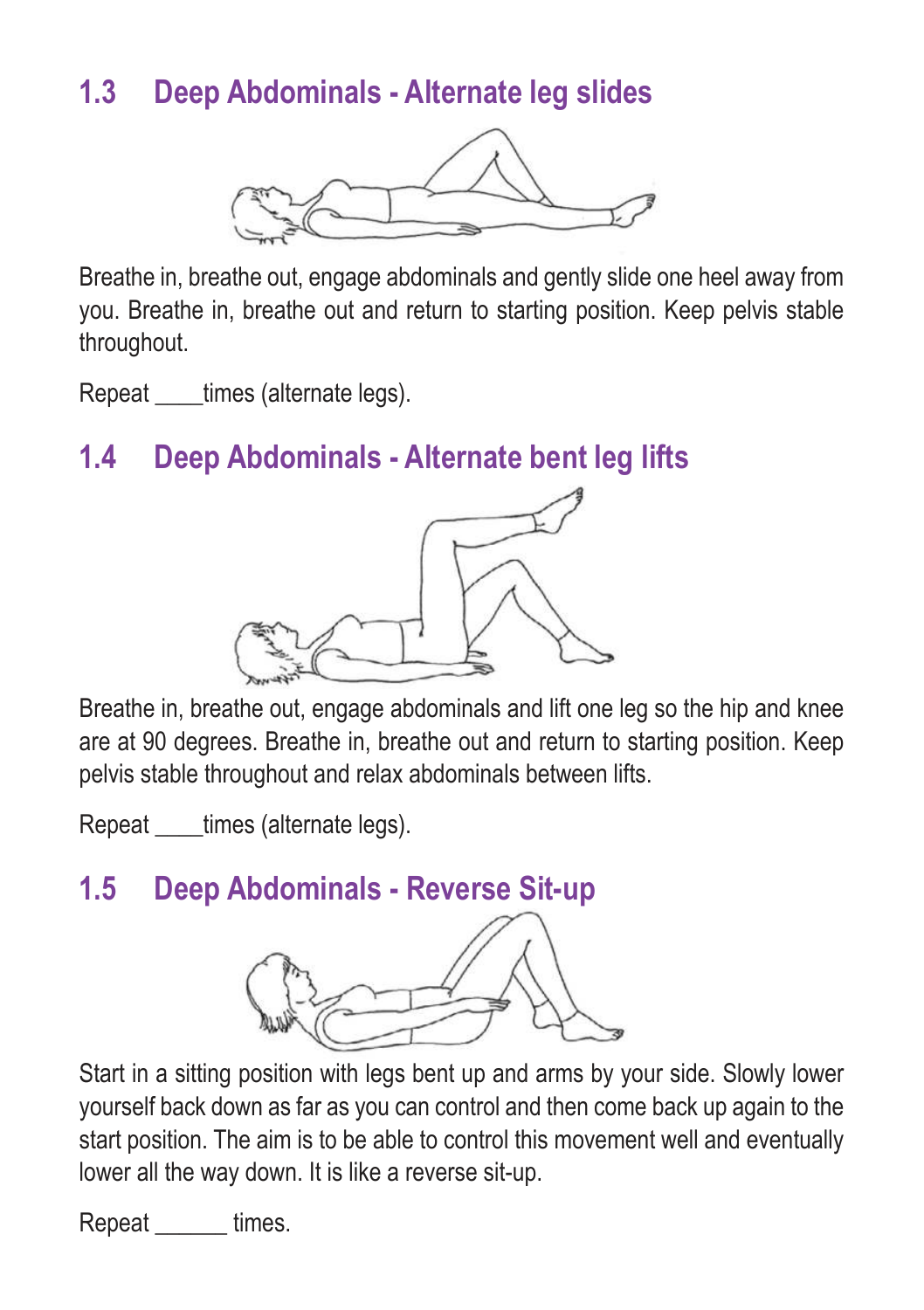# **4 Point Kneeling**

# **2.1 4 Point Kneeling - Setting**



On hands and knees with wrists below shoulders and knees below hips.

Make sure back is horizontal (neutral). Allow tummy to relax but do not let back sag. Breathe in and then breathe out and gently lift navel towards spine, engaging pelvic floor muscles and flattening stomach. Breathe in to hold and then breathe out and slowly release.

Repeat \_\_\_\_ times.

#### **2.2 4 Point Kneeling - Single arm stretch**



Maintain the setting position (naval to spine) and on breathing out slowly lift one arm to horizontal. Breathe in to hold, then breathe out and slowly lower arm and relax abdominals.

Repeat \_\_\_\_\_times alternating arms.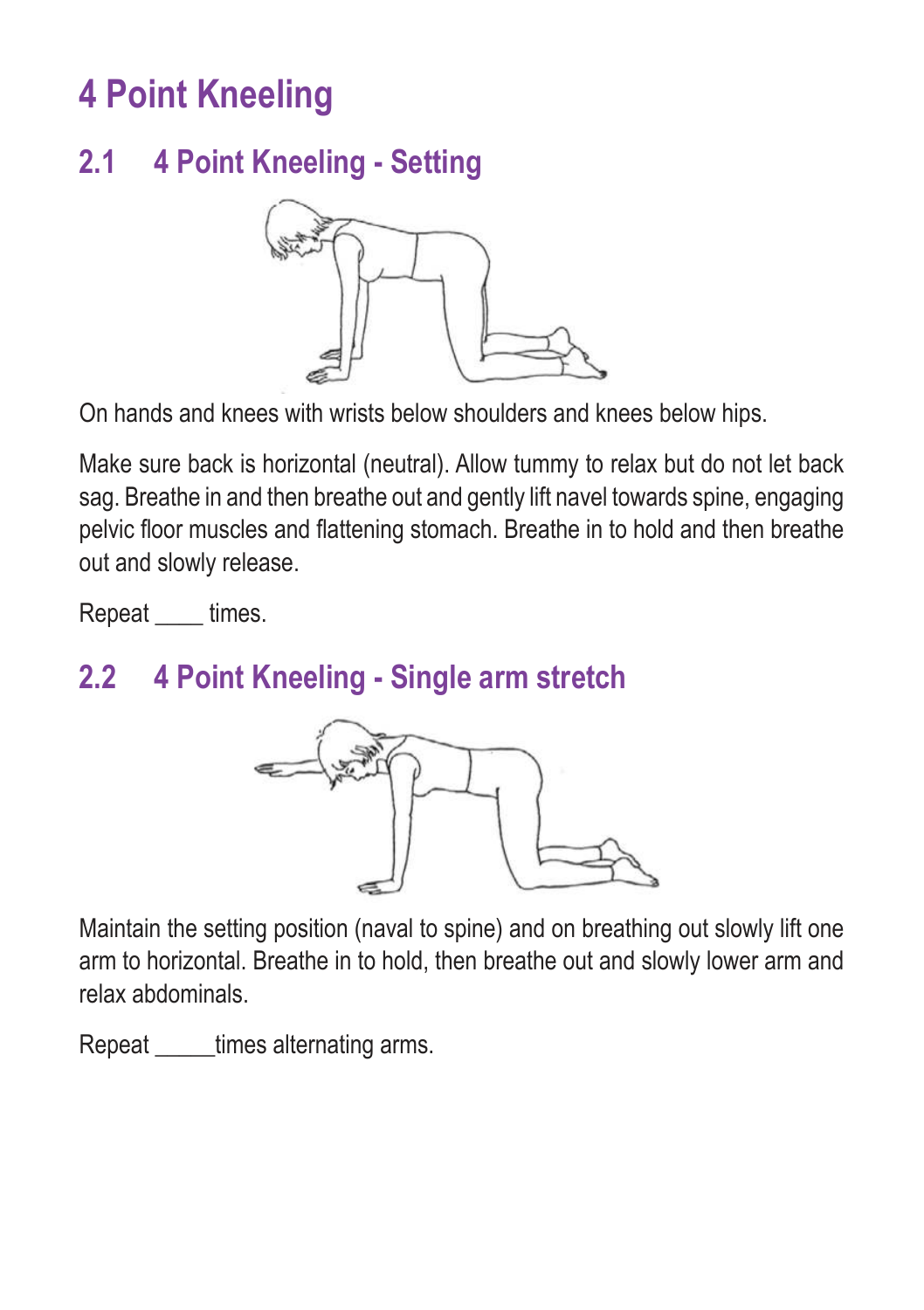# **2.3 4 Point Kneeling - Single leg stretch**



Maintain the setting position and then on breathing out slowly lift one leg to the horizontal behind you. Breathe in to hold, then breathe out and slowly lower leg and relax abdominals.

Repeat times alternating legs.

#### **2.4 4 Point Kneeling - Opposite arm and leg stretch**



Maintain the setting position and then on breathing out slowly lift one arm and the opposite leg to the horizontal. Breathe in to hold, then breathe out and slowly lower arm and leg and relax abdominals.

Repeat times alternating opposite arms and legs.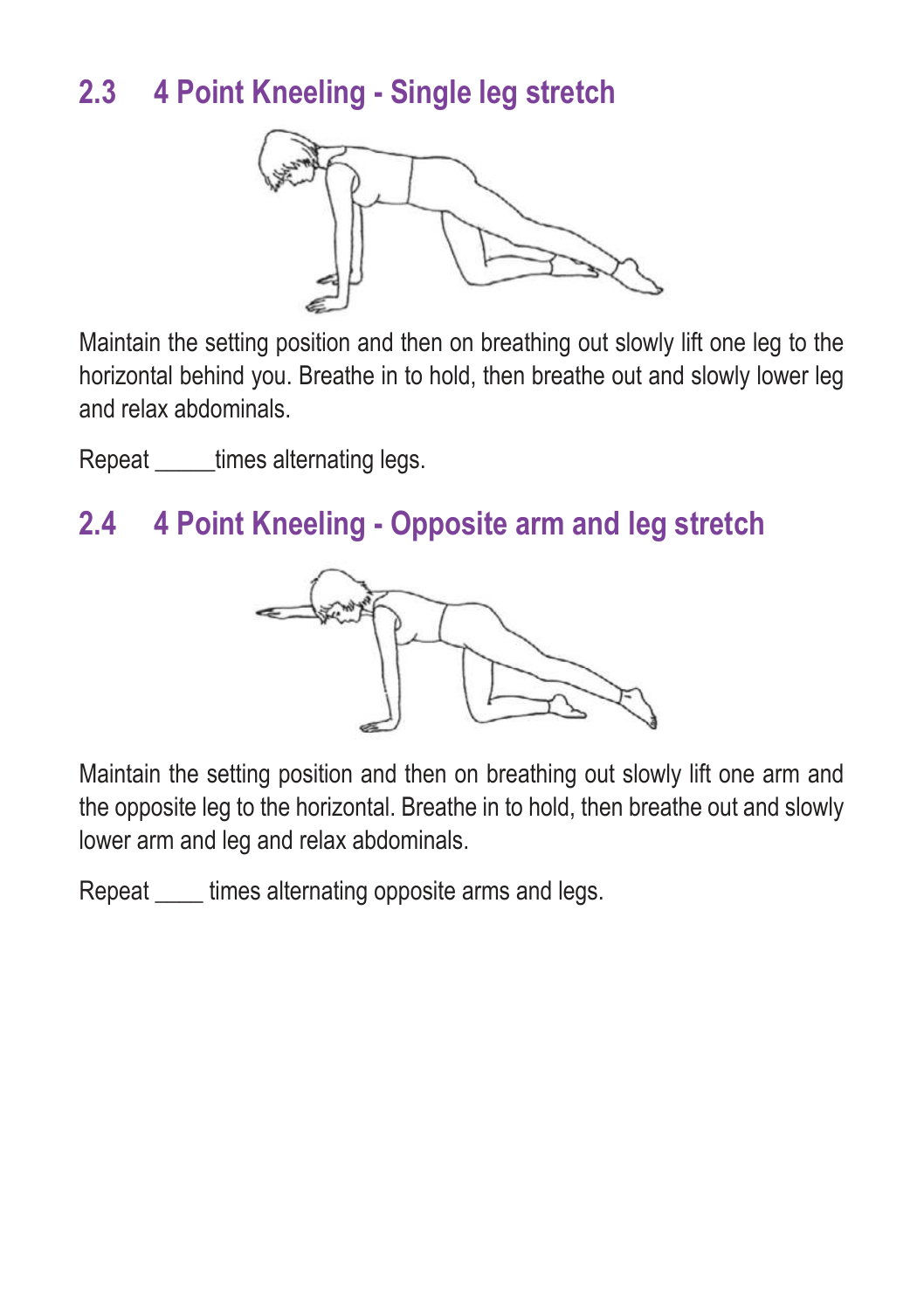# **Bridging**

### **3.1 Bridging - Double Leg**



Lying on your back with your knees bent up, breathe in, breathe out, engage deep abdominals and gently roll pelvis off the ground. Imagine lifting each individual vertebra. Breathe in, breathe out and gently roll back to starting position. Keep pelvis steady.

Repeat \_\_\_\_\_ times.

# **3.2 Bridging - Single Leg**



This is the same as the double leg bridging but when you reach the top of the lift slowly straighten one leg. Keep pelvis steady and do not squeeze knees together.

Repeat \_\_\_\_\_\_times.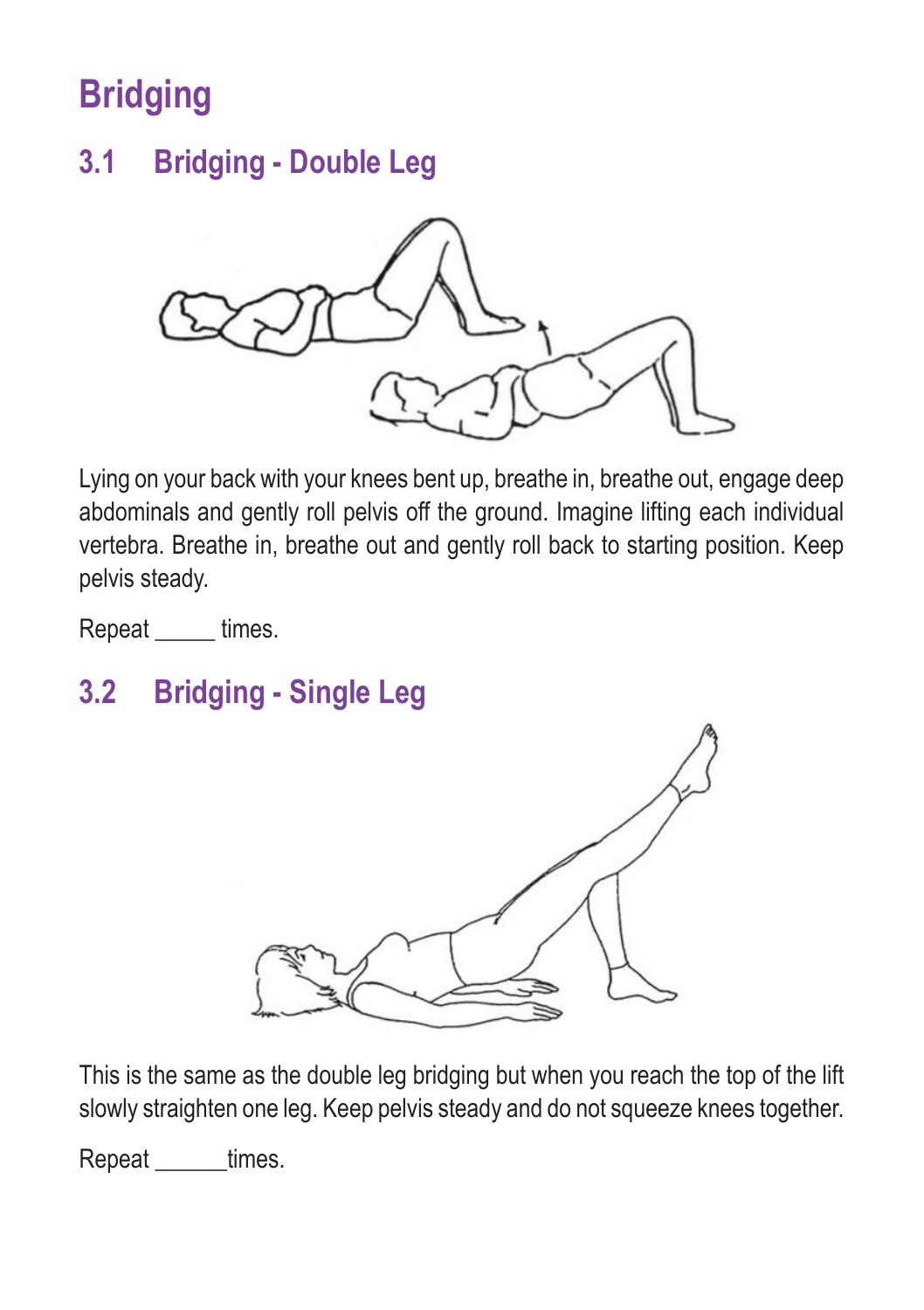# **Gluteals**

#### **4.1 Gluteals - Clams**



Lying on your side with your back and pelvis neutral and knees bent up. Breathe in, breathe out, engage deep abdominals and gently lift the top leg, keeping ankles together. Breathe in to hold, breathe out and gently lower. Do not let pelvis roll back.

Repeat times on each side.

#### **4.2 Gluteals - Clams with theraband**

As above but with a length on theraband tied around your knees.

# **4.3 Gluteals - Abduction in side lying**



Lying on your side with your back and pelvis neutral and legs out straight. Breathe in, breathe out, engage deep abdominals and gently lift top leg in line with body. Breathe in to hold, breathe out and gently lower.

Do not let pelvis roll back or leg come forwards.

Repeat times on each side.

# **4.4 Gluteals - Abduction in side lying with theraband**

As above but with a length of theraband tied round your ankles.